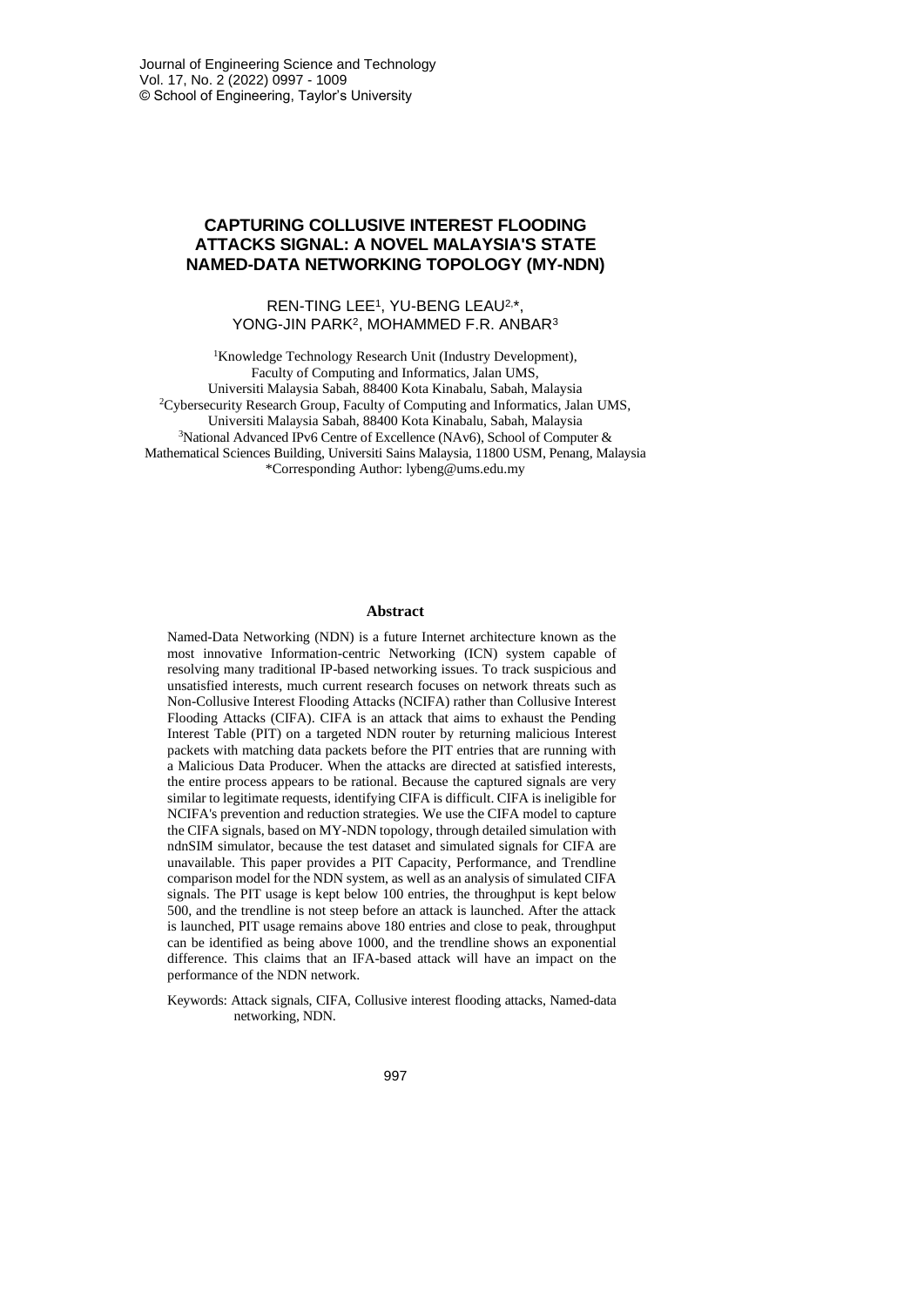### **1. Introduction**

Industry 4.0 is a shift of manufacturing technologies from conventional output to digitised solution across a whole field. Mesh of a tiny wireless electronic system with a simple contact protocol transmits a static payload operating in a Low Power Wide Area Network (LPWAN). Often computers with wireless networking are also called the Internet of Things (IoT) Beacon. IoT is a mesh network system with a unique identifier and wireless networking for sensing, data storage and environment-based decision making. Such communication helps the sharing of collected data for further study and consequently contributes to increased efficiency and economic benefits [1]. One of the exciting future Internet architectures, Named-Data Networking (NDN), is an Information-centric Networking (ICN). It is a new communication paradigm which had emerged to many new features which promised to allow broad conception than a conventional networking. It does not require a centre to identify what and who is sent or receive any packets and open to public gaze which availability to all. It future names an entity to be retrieved safely by in-network storage and anycast naming-based route that fits the peculiarities of IoT applications [2]. Besides, a modern industry machine will generate huge data running at 1 Petabyte data per day [3]. In order to support huge volume on demand, IoT need to be introduced with a customisation architecture and standardise in data transmission. Because of the NDN design, it allows accessibility easy to identify what the consumer was searching for and did not anticipate the information.

In accordance with a secure end-to-end network, conventional Internet uses IP to share details, whereas NDN is "application safe." Consumers can access protected content or information themselves, mixing it with data integrity and confidence as the property of the content [4]. NDN architecture will ease the effect of today's most common network threats, Distributed Service Denial (DDoS). It anticipates a new form routing attack in NDN architecture named Interest Flooding Attacks (IFA), further classified as Non-Collusive Interest Flooding Attacks (NCIFA) and Collusive Interest Flooding Attacks (CIFA). Both attacks are overwhelming Pending Interest Table (PIT) NDN router. Any incoming interest that is not yet satisfied would generate a PIT entry. The entry will not be discarded before the subsequent Data Packet returns to the user or ends the period for that transaction. Consequently, network traffic would be congested and the legitimate demands to be dropped. The PIT in NDN is useful however, if the intruder abuses it and causes catastrophe as indicated [5]. Many scholars rely on NCIFA, which was thoroughly studied. Moreover, CIFA cannot be traced by using current NCIFA detection or countermeasure system [6].

This paper describes a new scheme of CIFA 's destructive roots in NDN. In specific, we consider the malicious source linked to target nodes in the NDN network. We chose to capture NDN Node Topology via comprehensive state-based simulation in Malaysia due to a lack of available data or capturing CIFA signals.

### **2.Background**

### **2.1.NDN architecture**

The NDN is viewed as a Future Internet infrastructure and regarded as the most promising solution to a clean-slate, content-cantered system driver platform.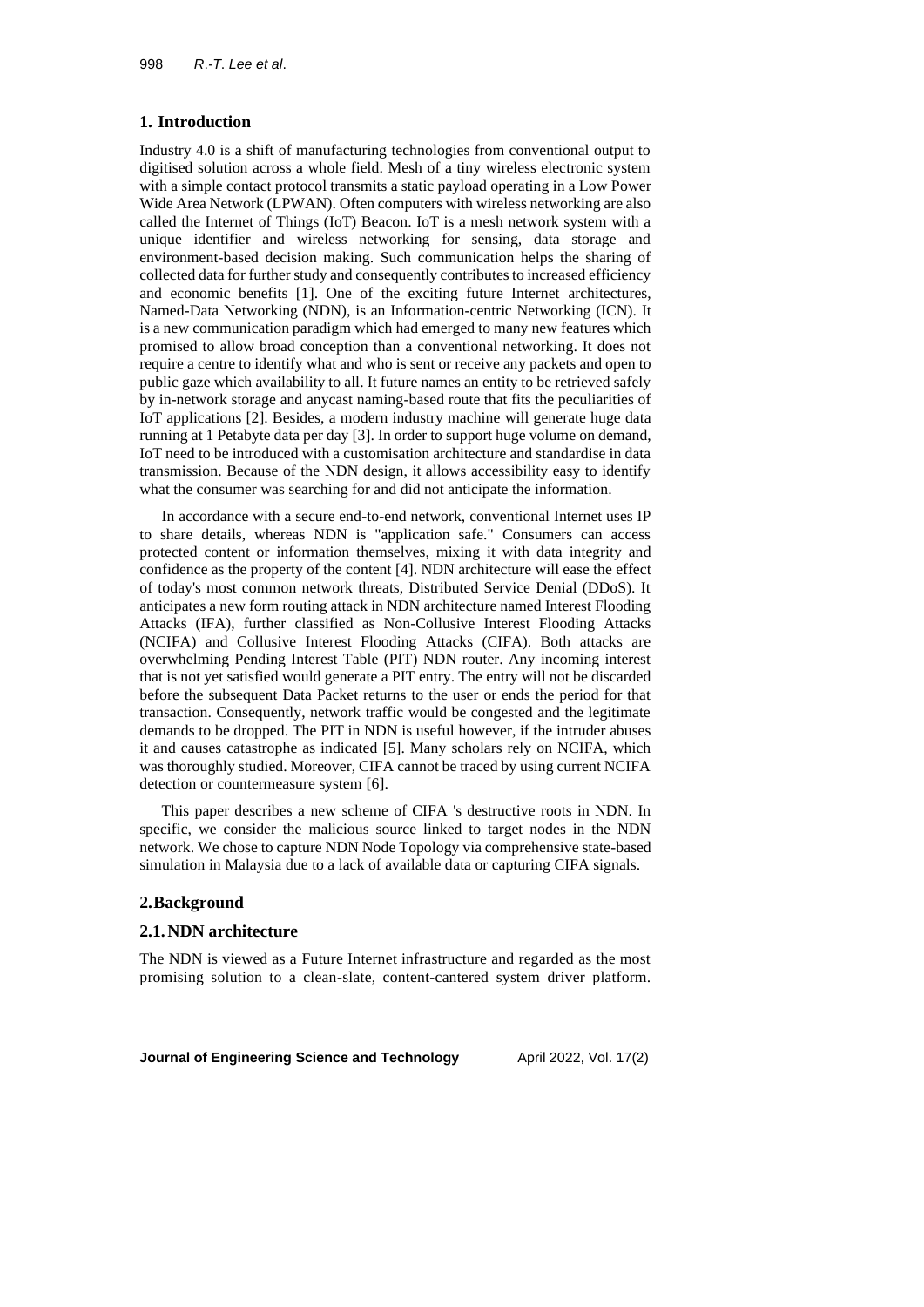NDN 's basic operations involve three main components. Figure 1 demonstrates the NDN architecture.



**Fig. 1. Operations in NDN architecture.**

A request (Interest) packet with data name is sent from a consumer node to the data producer node. Intermediate NDN router checks whether the required data resides in its Content Store (CS), which is the data cache, throughout transmission. If so, a reply packet (data) is sent back to the node. If not, the Pending Interest Table (PIT) will investigate whether the data has an outstanding forwarded request of the same name. If found, the incoming interface (Face) would be inserted, and the request packet discarded. The PIT retains return path information. If not, the request packet is routed to the Forward Information Base (FIB) and sent to the next router. Upon delivery, the request packet returns a response (Data) packet. Using PIT information in intermediate routers eventually reaches the consumer node [7].

### **2.2.Comparison on content delivery network (CDN) and NDN**

A CDN is designed to distribute large amounts of content that are frequently requested over the Internet. Based on network flow, load status, and target response time, a new architecture with some network overlay will be required to be deployed. The CDN, on the other hand, is proprietary, and the points are not linked in a system. The deployment of multiple datacentres and servers required for synchronous updating for real-time applications such as video streaming, video conferences, SNS applications, and so on will be prohibitively expensive. However, it lacks superiority.

The NDN principal will allow users to focus on what content to retrieve or deliver regardless of where they are. At the most basic level, it is a named-based contentoriented architecture with no notion. The NDN protocol includes a stack protocol that can be integrated into today's TCP/IP network. NDN has basic networking functions, routing and forwarding, and network security, which can support the efficiency of content distribution in a secure and faster manner due to in-network caching [8].

Overall, NDN can aid in the avoidance of network conflict and congestion, the elimination of end-to-end connections, and the improvement of reliability, efficiency, and performance in large-scale content distribution over the Internet.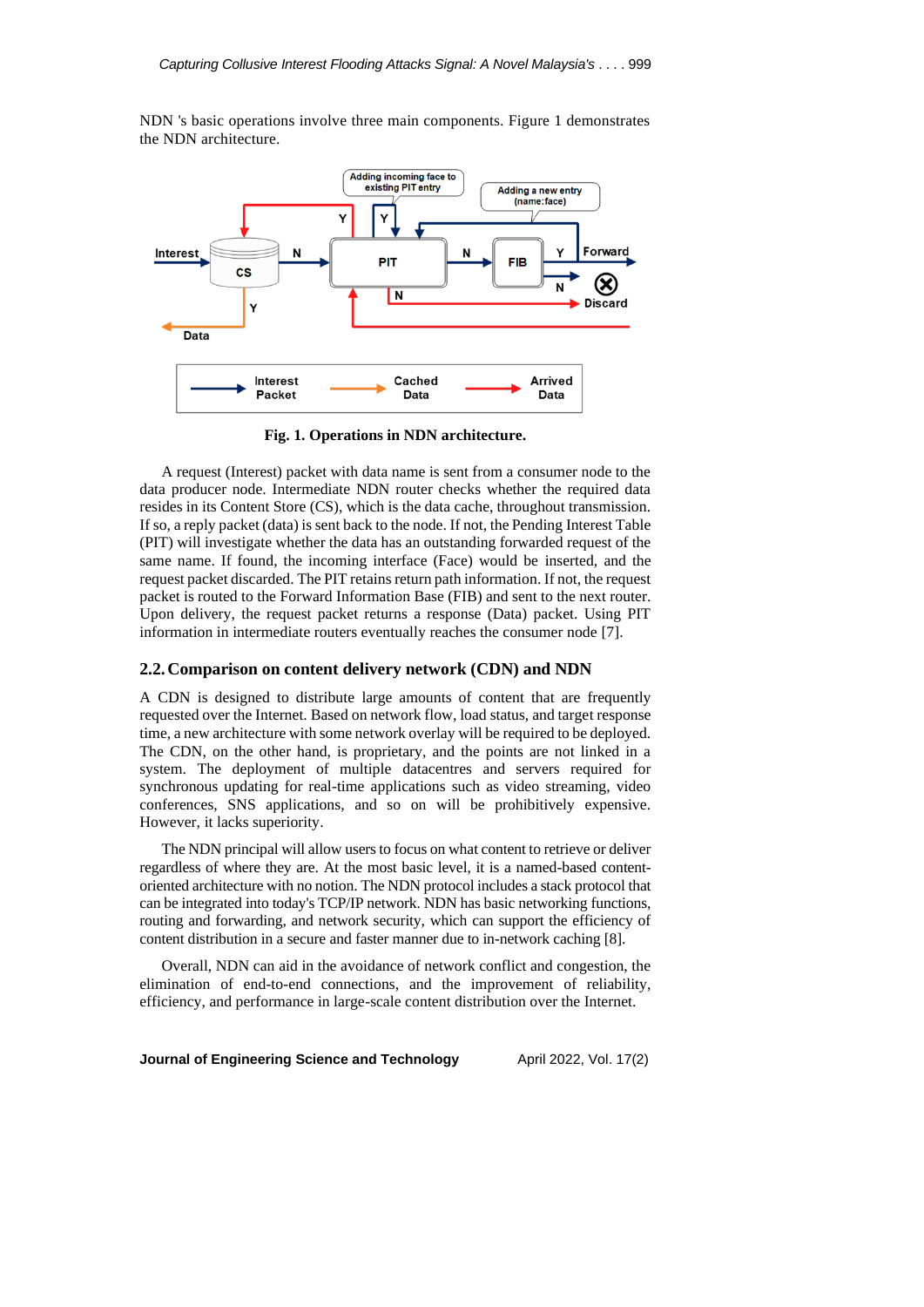## **2.3.Non-collusive interest flooding attack (NCIFA)**

Traditional Interest Flooding Attacks known as Non-Collusive Interest Flooding Attack (NCIFA). Instead of the entire NDN networks, the attacks target the data producer in the architecture. Figure 2 illustrates the NCIFA model.



**Fig. 2. Non-collusive interest flooding attacks (NCIFA) model.**

The intruder could be on the edge of an NDN router. The attacks usually completed in short intervals with long unsatisfied Interest. It causes the NDN The intruder may be on an NDN router 's side. Attacks typically finished with long unsatisfied interest in quick periods. It fills the PIT entries of the NDN router until the timeout. The NDN router can respond to the attack by forwarding this request to the data source. As a consequence, the targeted NDN router could not accept any other content request from the neighbouring router or legitimate consumers. Many countermeasures have been proposed to detect NCIFA [9-11] such as statistical approach, push back mechanism, safety management, machine learning, etc. All these techniques have improved with a newer contribution, a better approach to identifying malicious Interest through criteria such as patterns, threshold and traceback outlined by Lee et al. [6].

### **3.Research Focus**

This paper addresses CIFA. The attack targets the entire NDN network with a malicious data producer. The attackers send a malicious interest which only satisfied by the malicious data producer in an NDN network. Figure 3 shows CIFA model.

CIFA is an occurrence where attacks mimic a legitimate request. The main difference is that only the Ordinary Data Producer (ODP) can satisfy the satisfied interest of the legitimate user. Simultaneously, Malicious (Fake) Data Producer (MDP) will drop it. This phenomenon has little work, and the proposed countermeasure techniques are still limited to countering this attack. One of them is to change the NDN architecture by eliminating PIT in NDN routers [12], a system to promote identification of NCIFA or CIFA [13], using discreet wavelet analysis [14] and delivery method identified by Lee et al. [6].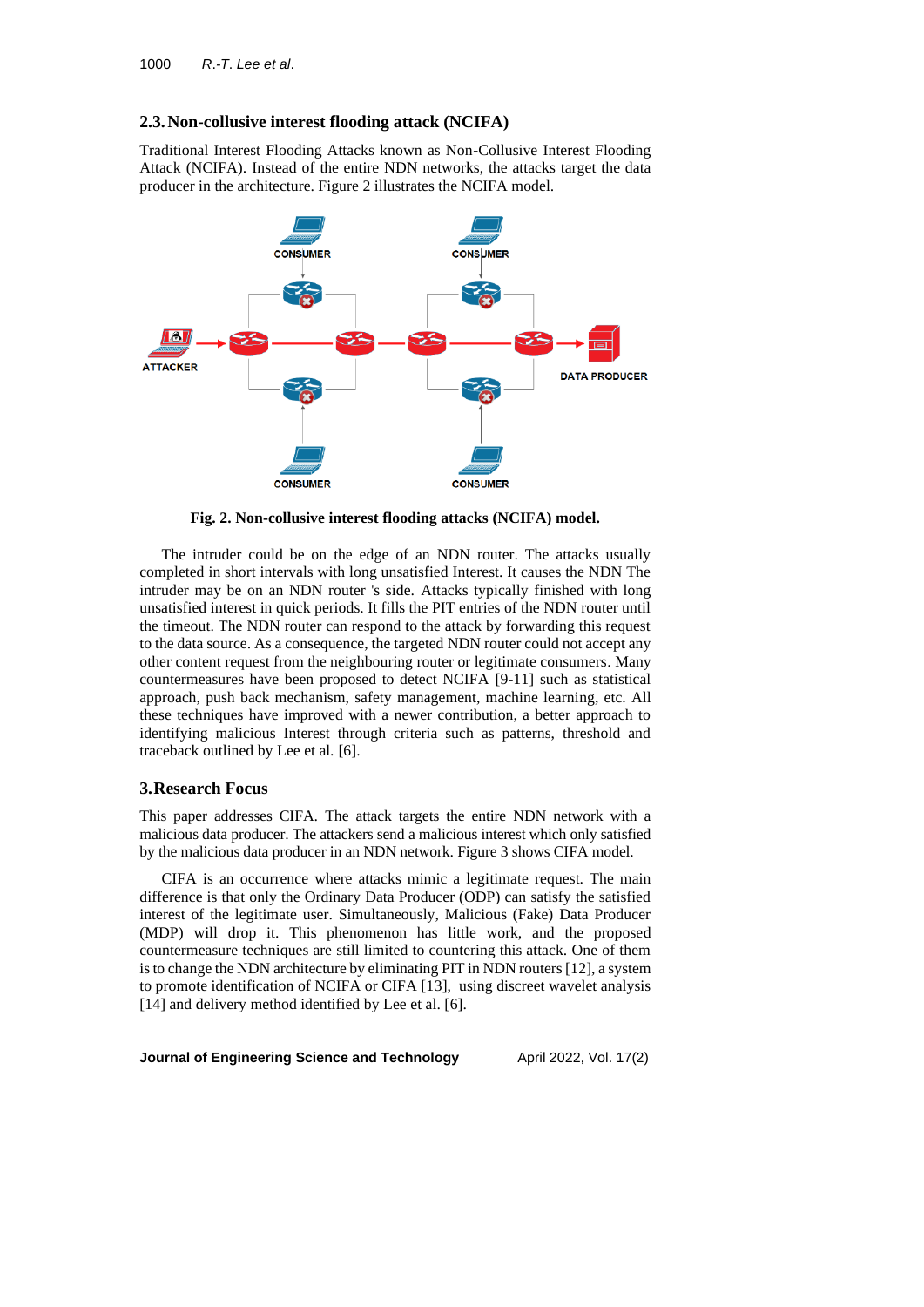

**Fig. 3. Collusive interest flooding attacks (CIFA) model.**

# **4. Experiment Design**

To our best knowledge, no dataset is available to test the performance of the CIFA model in detecting and identifying CIFA in the NDN environment. All previous investigations used extensive simulation to record the signals generated using ndnSIM (NDN-based simulator) topology. The NDN router PIT entries will have a relatively long-term output value to ensure that the interest packet exists in the CS or NDN content producer. The default PIT entry time is recommended to 4 seconds [15].

## **4.1.CIFA signaling model**

For such an attack, the CIFA signalling model had to be developed. Figure 4 shows the CIFA Signalling Model.



**Fig. 4. CIFA signalling model.**

In this signal, adversaries should halt until the next collusive Interest is sent. Once the MDP satisfies the last interest, sporadic and periodic attack traffic characteristics will be identified. As this process continues, collusive interest is transmitted to fill the PIT in a short time, the router responds to the attack and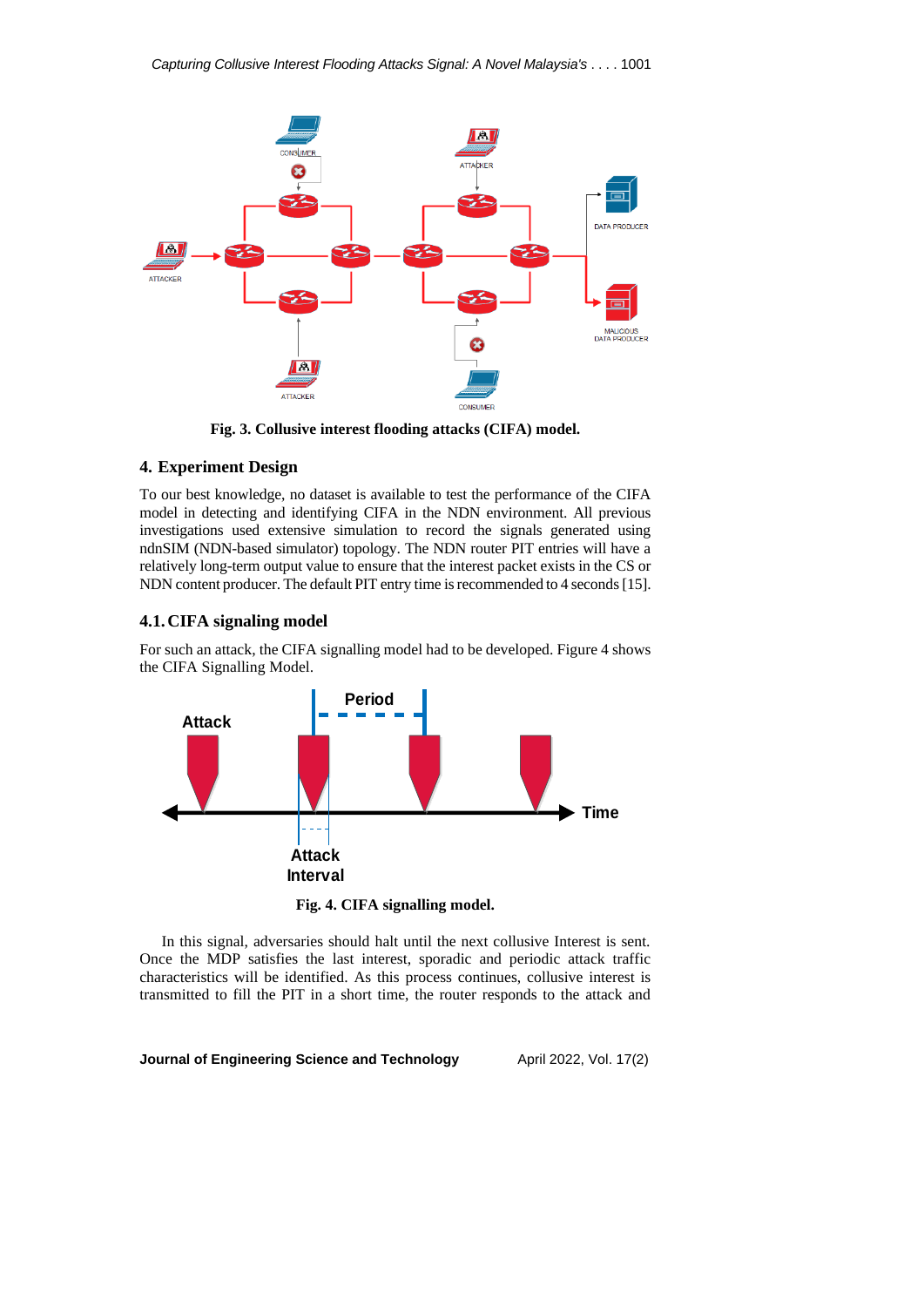forwards it to both data producers in the network. ODP will drop the request while MDP reverses the data packet. After receiving the data packet, the next collusive Interest is re-sent. This attack plan ensures maximum damage and extends to all namespaces. All NDN routers start with empty PIT entries. Where attackers start attacks, NDN routers receive an incoming interest and collectively generate PIT entries. Once at a specific time, PIT entries are fully occupied, it cannot accept any incoming interest. Since the PIT entries have an expiry period, the interest is released at another point so that the incoming interest can be received again. The attack will cause severe damage to the entire NDN network if the NDN router's attack time is not measured correctly at stopping status [16].

# **4.2.Malaysia's state named-data networking topology (MY-NDN)**

Malaysia currently lacks NDN topology. This paper therefore proposes an NDN node topology based on Malaysia 's State, MY-NDN. In Malaysia, the federation consists of 16 nodes with 13 states and three federal territories, as shown in Fig. 5. All topology nodes are the primary nodes for IoT applications using NDN routers at the national level. We assume nodes are at the highest level or known as master nodes before adding and expanding the default MY-NDN topology.



**Fig. 5. States and federal territories of Malaysia.**

As shown in Fig. 6, My-NDN has a total of 16 nodes, including ODP and MDP and a monitoring Node.



**Fig. 6. MY-NDN topology.**

Based on MY-NDN topology, the legitimate or ODP will be placed in Peninsular Malaysia. MDP will be in East Malaysia, while the monitoring node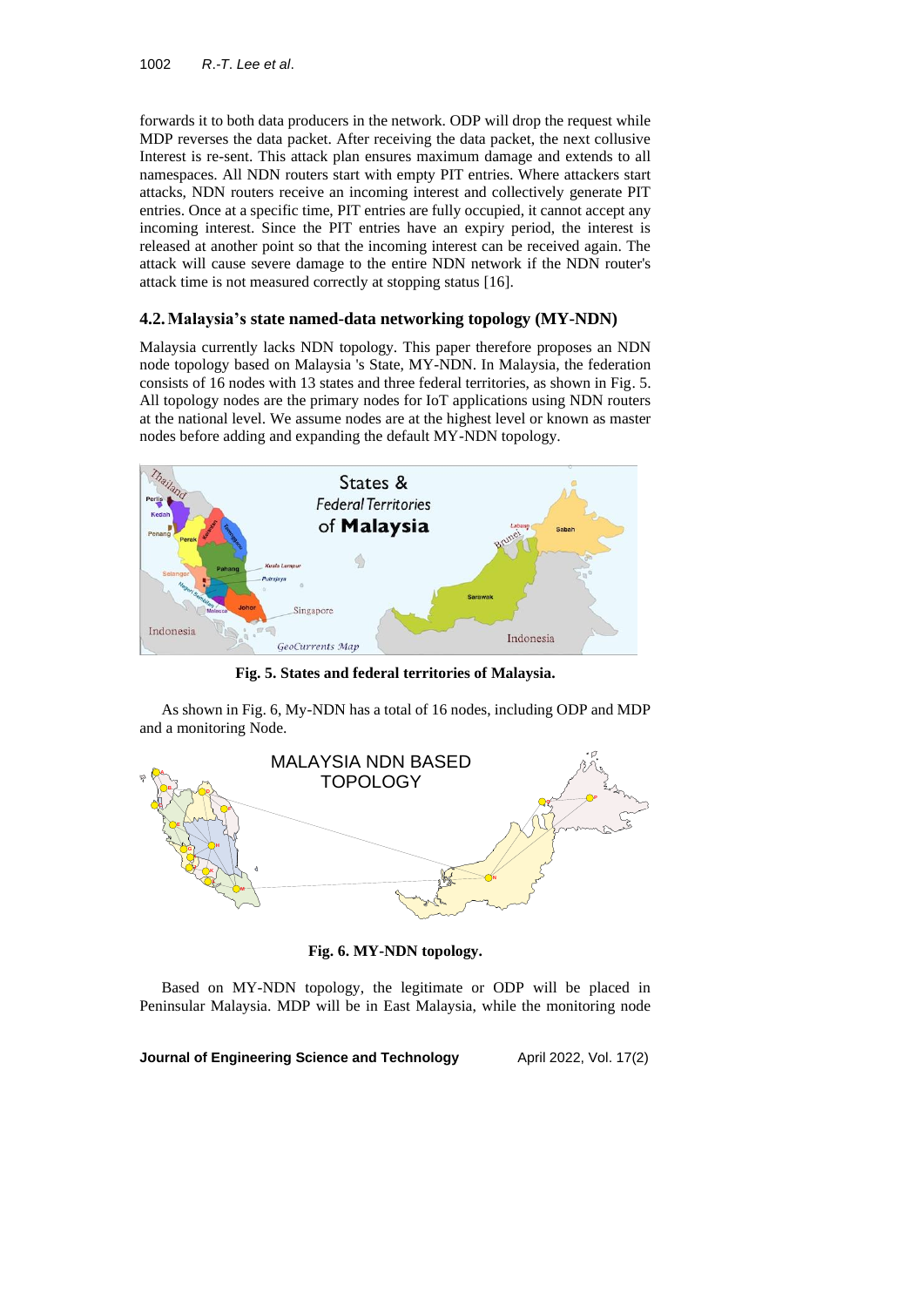will be in Johor State. Placing nodes is geographically located. A node is indicating each state.

### **4.3.Signal extraction procedure**

The attacks primarily targeted malicious NDN nodes, which had a significant impact on PIT size,  $PIT_{size}(node_{\{A,B,...P\}}) = (n)$  and satisfaction rates. The attacks are difficult to distinguish because the ODP serves legitimate interests while the MDP serves malicious interests. As a result, a MY-NDN topology-based monitoring router for the Internet of Things is deployed across the NDN network. Through a certificate route from ODP to Monitoring Router, the monitoring router distinguishes between legitimate and malicious interests. The signal extraction procedure is illustrated in Table 1.

Please note that the attacks are triggered on a  $t_{alarm}$ , that first runs the attacking model with typical high-rate traffic attack, followed by CIFA in different execution. Each attack is executed once an attacking model is done and the system resource returns to idle mode. Results have many raw unclassified parameters which are ODP's Valid Interest Path,  $I_{\text{path}}(\text{node}_{x=\{A,B,...P\},x\neq\{D,G,M,P\}})$  = is.  $exist(x.path \in \{path:/MY/UMS/FCI\})$ . Valid Interest Satisfaction Rate,  $I_{status}(node_{x=\{A,B,...P\},x\neq\{D,G,M,P\}}) = {satisfied, unstatisfield}.$ 

MDP 's Malicious Interest Path  $I_{path}(node_{x=[D,G,M,P]}) = is. exist(x.path \in {path!/MY/UMS/FKI})$  and Malicious Interest Satisfaction Rate {:///}) and Malicious Interest Satisfaction Rate  $I_{status}(node_{x=\{D\ G\ M\ P\}}) = {satisfied, unstatis field}.$ 

These metrics will be pushed to the monitoring router because Interest (dummy certificate) has a similar digital signature in this simulation experiment.

#### **Table 1. The procedure of signal extraction.**

### **Initialise:**

Simulate traffics with forwarded interests captured in monitoring router. Characteristics of signals include interest path, satisfaction rate, PIT Usage across NDN node and valid certification information at real-time.

#### **Running:**

Monitoring of NDN nodes from beginning till attack initiated. PIT Size overwhelm trigger at  $t_{alarm}$  triggered.

- 1. Load in MY-NDN Topology
- 2. Load in Attacking Model (CIFA | Normal High Rate Traffic Attack)
- 3. Initialise Attack Time,  $Th = \text{Duration}(t_{attack})$ , assign to  $t_{alarm}$
- 4. Log PIT Size,  $PIT_{size}(node_x)$
- 5. Log Interest Path,  $I_{path}(node_x)$
- 6. Log Interest Satisfaction Status,  $I_{status}(node_x)$
- 7. Export the results in CSV

Table 1 shows the procedure of Signal Extraction from simulator. MY-NDN Topology is applied to deploy NDN nodes in Malaysia, this are high level nodes, using state as top level NDN router. Once the network is up, attack scheme is introduced to the network. For both attack, data to be capture such as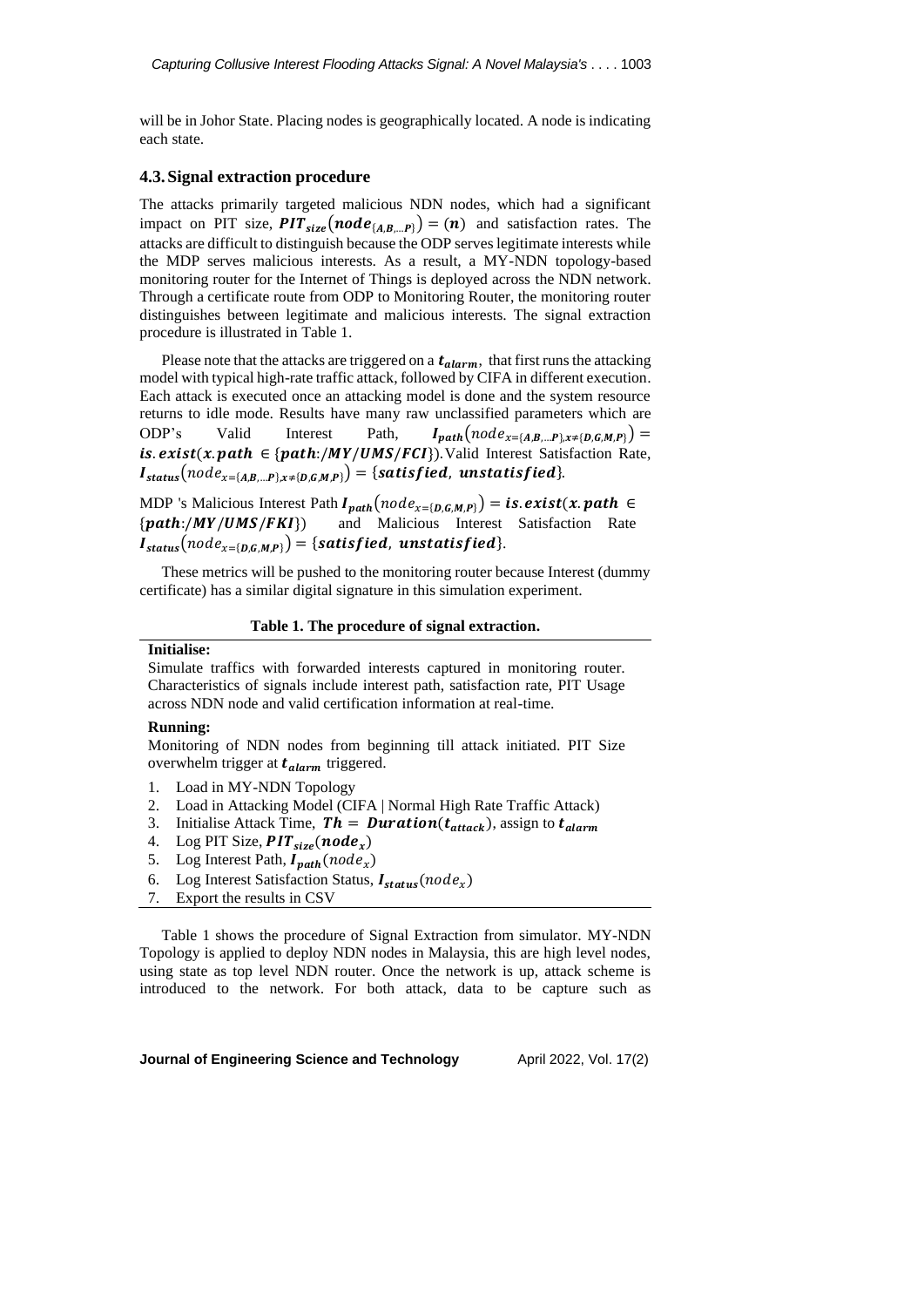**PIT**<sub>size</sub>(node<sub>x</sub>),  $I_{path}(node_x)$  and  $I_{status}(node_x)$ . After capture successfully, the data is exported and save as csv.

## **4.4.Network model and settings**

The experiment captures the CIFA signal. We assume that all consumers send interest to the randomised idle time between two consecutive interests at constant average rates. This technique ensures that the user produces equal regular traffic without excessive buffering. Distributing content to legitimate consumers and attackers is done using Zipf-Mandelbrot, which guarantees uniform distribution and is available in the latest ndnSIM module [17]. Table 2 summarises simulation parameters and values.

| <b>Parameters</b>                               | Values      |
|-------------------------------------------------|-------------|
| Link bandwidth (Mbps)                           | 100         |
| Link delay (ms)                                 | 10          |
| <b>Content Store Size</b>                       | $\Omega$    |
| <b>PIT Size</b>                                 | 200         |
| PIT Entry Life Time (s)                         | 4           |
| Zipf-Mandelbrot distribution $(q, s)$           | 0, 1        |
| <b>ODP</b> Serving Name                         | /MY/UMS/FCI |
| <b>MDP</b> Serving Name                         | /MY/UMS/FKI |
| Legitimate Request Rate                         | 50          |
| Malicious Request Rate ( $\delta$ , $\tau$ , T) | 10, 0.5, 5  |
| $\delta$ = Attack Power                         |             |
| $\tau$ = Attack Interval                        |             |
| $T = Period$                                    |             |
| Simulation Time (s)                             | $0 - 300$   |
| Legitimate Request Time (s)                     | $0 - 300$   |
| Malicious Request Time (s)                      | 230 - 300   |

**Table 2. Main simulation parameters.**

The extensive simulation loads MY-NDN topology as shown in Fig. 6. We assign Kuala Lumpur to the ODP node, Sabah to the MDP node, and Johor to the monitor node. Nine nodes are connected to legitimate consumer devices and four nodes to attackers. Moreover, the colluding interest generated by the attackers will be distributed globally, while legitimate requests follow Mandelbrot 's distribution.

### **5. Results Analysis**

Each complete cycle is performed with the ndnSIM simulator for 300 seconds. Experiments are repeated iteratively until results almost consistent. Therefore, data are evaluated based on the best fit exponential rate.

$$
y = e^{kx} \tag{1}
$$

In Eq.  $(1)$ ,  $k$  is a constant that represents an exponential line's steepness. After the experiment, several comparisons are made between Normal High Rate Traffic Attack and CIFA. The experiments will be initialised using the proposed topology, as in Fig. 6, based on the suggested parameters in Table 1. The simulation begins with the Normal High Rate Traffic attack based on the set of parameters starting in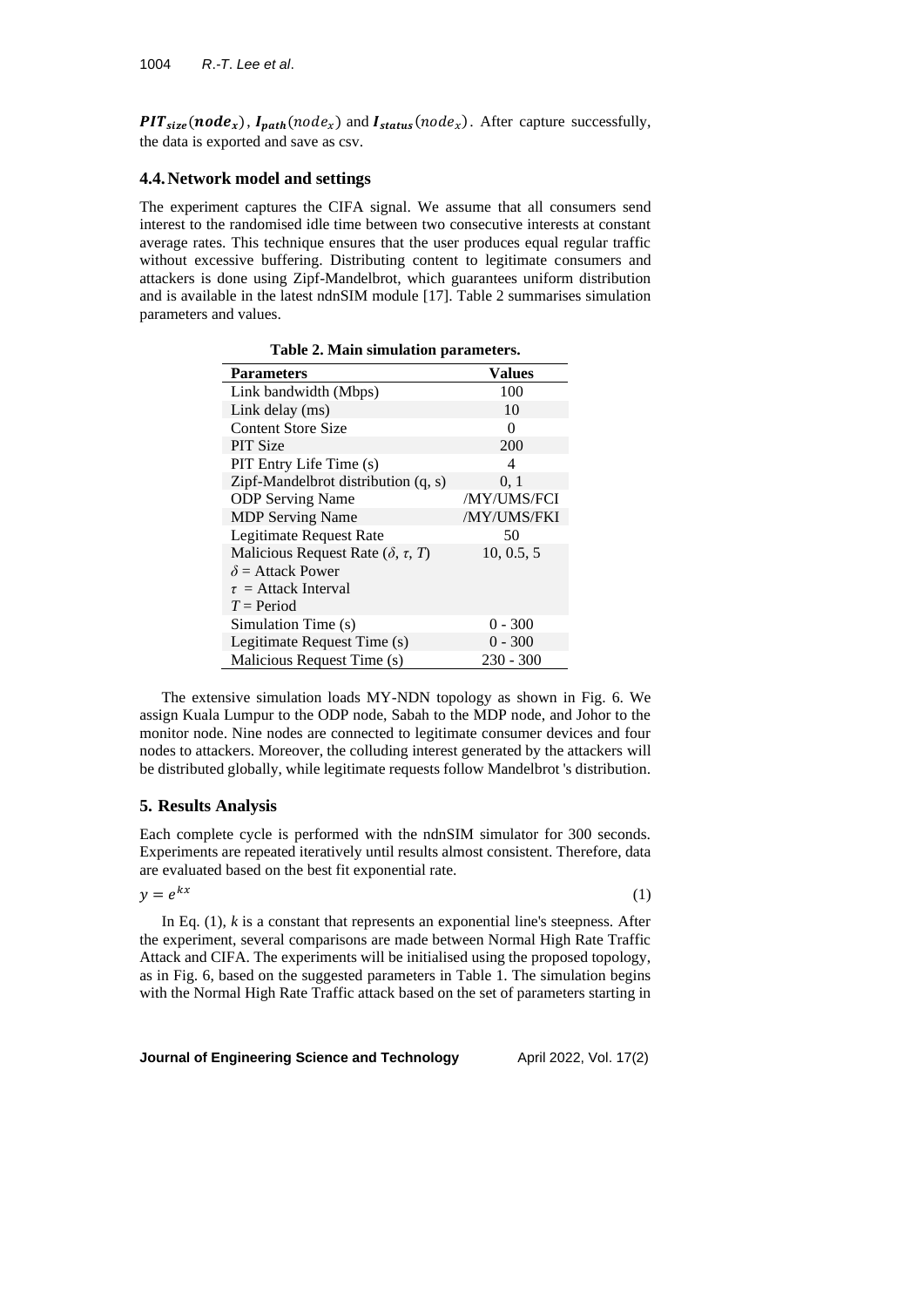the 230s. There will be two types of attacks, high-rate legitimate requests (satisfied by ODP itself) for natural and CIFA attacks based on the model in Fig. 4 (satisfied by MDP). 200 entries will exhaust the limit of PIT entries. For further review, the current directory will collect and export all signals. This is important to understand the corresponding router and the attacks occur in that node or network.

### **5.1.Average PIT Size in attacking NDN node**

In a similar timeframe, attack signals are collected and finalised with the typical PIT node. The experiments are assembled as indicated in the previous section. Figure 7 compares the PIT size between CIFA and Normal High Rate Attack. Before being targeted, the PIT frequency holds dynamically below 110 entries (< 230s) and ends with 200 entries (> 230s) when attacks occur. The graph clearly shows that for both scenarios, the PIT entries peaked. Based on the captured results, the PIT Usage is remaining 110 entries per second and below and when attack is initialised, PIT Usage are hitting the peak, close to 200 entries per second. But CIFA's reduced as a fluctuation due to timeout entries. The process continues until the simulation is finished. Note that the Normal High Rate Attack is not an attack by attackers, but a large volume of legitimate requests deployed in the NDN setting. However, as shown in Fig. 4, CIFA is a signal model showing a risky attack wave, and attacks include wave changes as they have components consisting of a constant attack interval and a halt time throughout the pattern of attack.



### **5.2.Throughput comparison**

Throughput is a common way of measuring how effectively packets reach the destination. Figure 8 shows a comparison of CIFA and typical traffic throughput.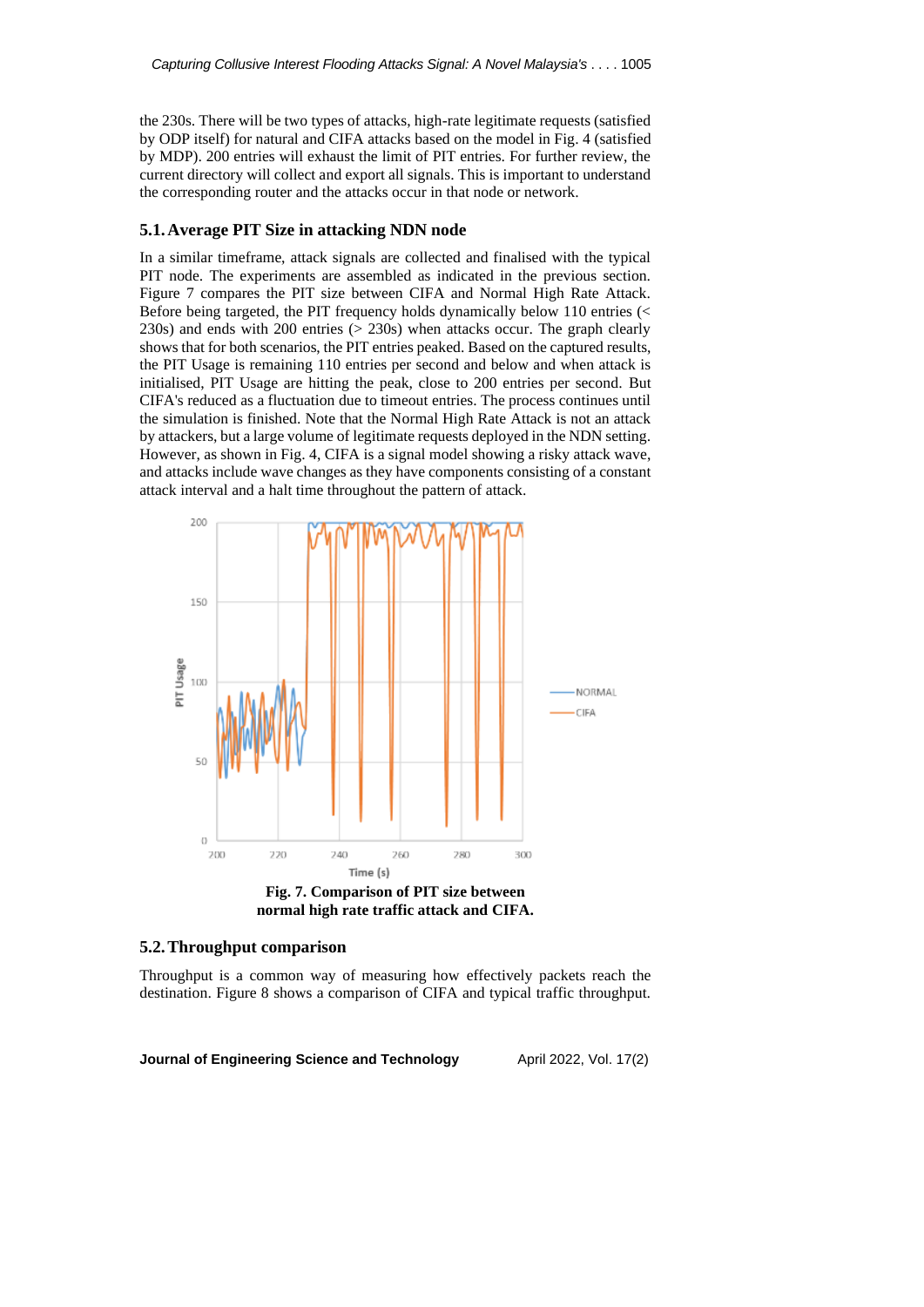The attacker sends collusive Interests packets of  $\tau = 0.5$ s and remains idle of T = 5s in CIFA. Both scenarios are measured against simulation time. Based on the captured results, the throughput is caping at below 500 packets per second and hitting above 1000 packets per second when attack is initialised. The throughput clearly shows the impact of the PIT size hitting the peak and depleting network resources as soon as the attacks start. From the findings, we conclude that CIFA is deceptive, and discriminating against raw signals is challenging. However, CIFA can be distinguished from traditional attack models by following the processing pattern. The sudden increase and decrease in throughput can be used to distinguish CIFA and conventional attacks.



**Fig. 8. Throughput comparison between normal high rate traffic attack and CIFA.**

### **5.3.Trendline comparison**

Trendline lets researchers determine general graph trends. Figure 9 shows a comparison of the pattern of attack, suggesting that CIFA misleads the trend of results in which the overall trend is exponential. The CIFA and regular traffic signals act similarly, having an intersection when no attacks occur. Contrary, both signals differ on the basis of an exponential trend graph, where typical high-rate traffic growth rates are higher than the CIFA attack.

Based on the captured results, the trendline shows a significant difference before and after the attack. Prior to the attack, the trendlines of both signals were trending in the same direction. When such attacks occur in the network, the steeper the exponential plots indicate a high level of attack and risk. Normal high-rate attacks are more dangerous than CIFA because they completely disrupt the service, causing the entire network to fail. On the other hand, CIFA interferes with the service for a specified period, leading to temporary network inaccessibility but restoring normal performance and remaining for a short time. It had a lot of existing research on it for the normal high-rate attack, but much less approach in distinguishing and countermeasure CIFA.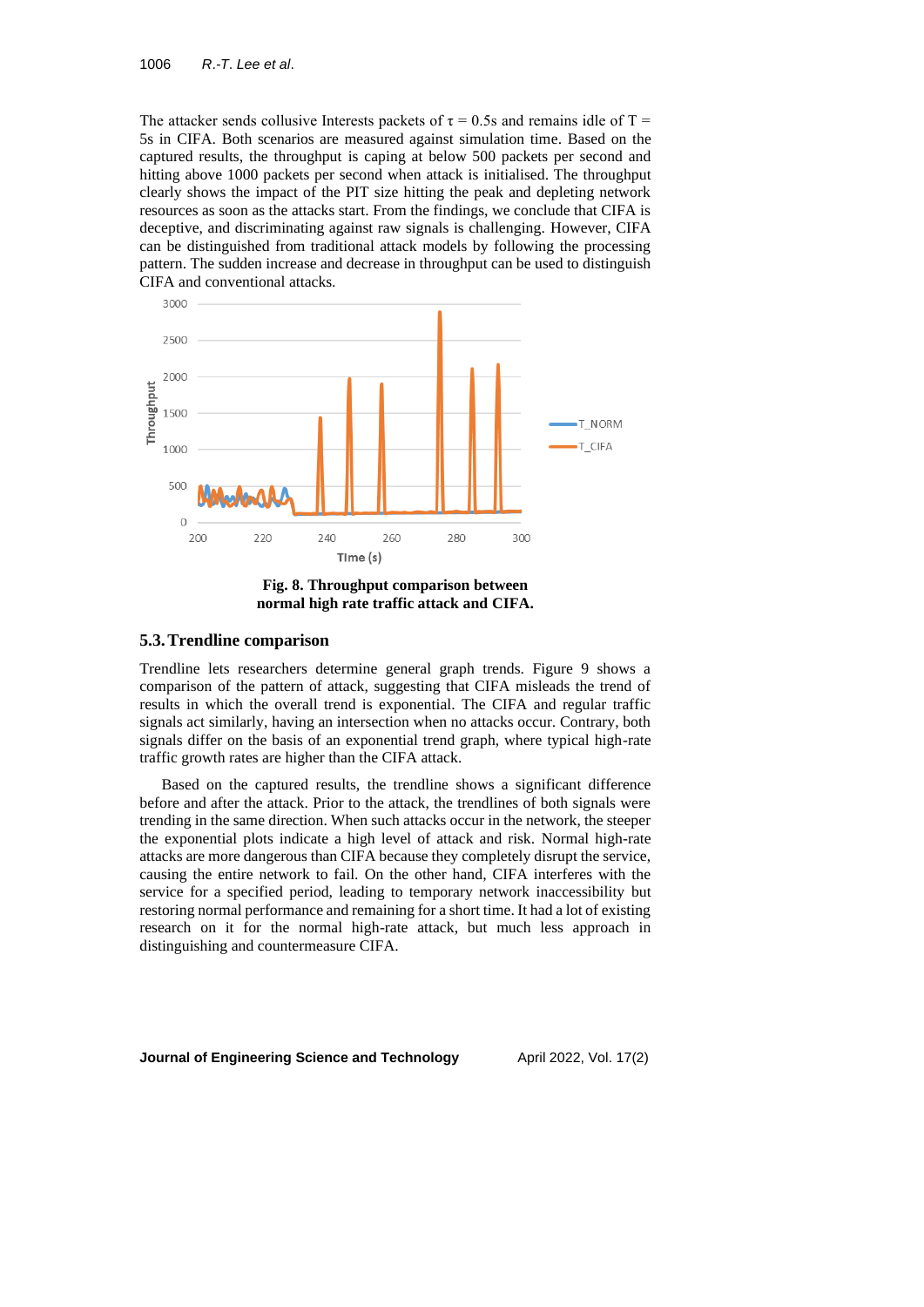

**Fig. 9. Trendline between normal high rate traffic attack and CIFA.**

### **6. Conclusion and Future Work**

Our primary contribution is a definitive CIFA signalling model that we feed into the MY-NDN topology via extensive NDN simulations. The purpose is to generate a hypothesis for the proposed topology, which is illustrated at the highest level of backbone nodes and is ready for connection to gateway and user nodes. Although the scale is small, it contains sufficient nodes for us to study and its effect can also be accurately simulated to demonstrate the effect of CIFA on the NDN network.

The Collusive Interest Flooding Attacks described in this paper involve adversaries transmitting interest to an MDP collecting PIT resources on a targeted NDN router. The distribution of requested consumer content is guaranteed to adhere to the zipfmandelbort distribution. The impact of CIFA on the NDN network is examined through three lenses: PIT utilisation, throughput comparison, and trendline comparison. The PIT usage should be kept below 100 entries, the throughput should be kept below 500, and the trendline should not be steep before an attack is initiated.

After the attack is initiated, PIT usage remains above 180 entries and close to the peak level, throughput is greater than 1000, and the trendline exhibits an exponential difference. This type of attack is referred to as a PIT-oriented routing attack because it results in relatively minor changes in average network traffic, making it difficult to distinguish between legitimate and malicious requests. In comparison to conventional IFA or even normal high-rate traffic attacks, CIFA manipulates the attack pattern to meet legitimate demands. Long-term attacks can degrade performance and exhaust the resources of NDN routers.

This paper will aid in the future development of a CIFA defence system capable of identifying and isolating MDP and suspicious requestors from the NDN network.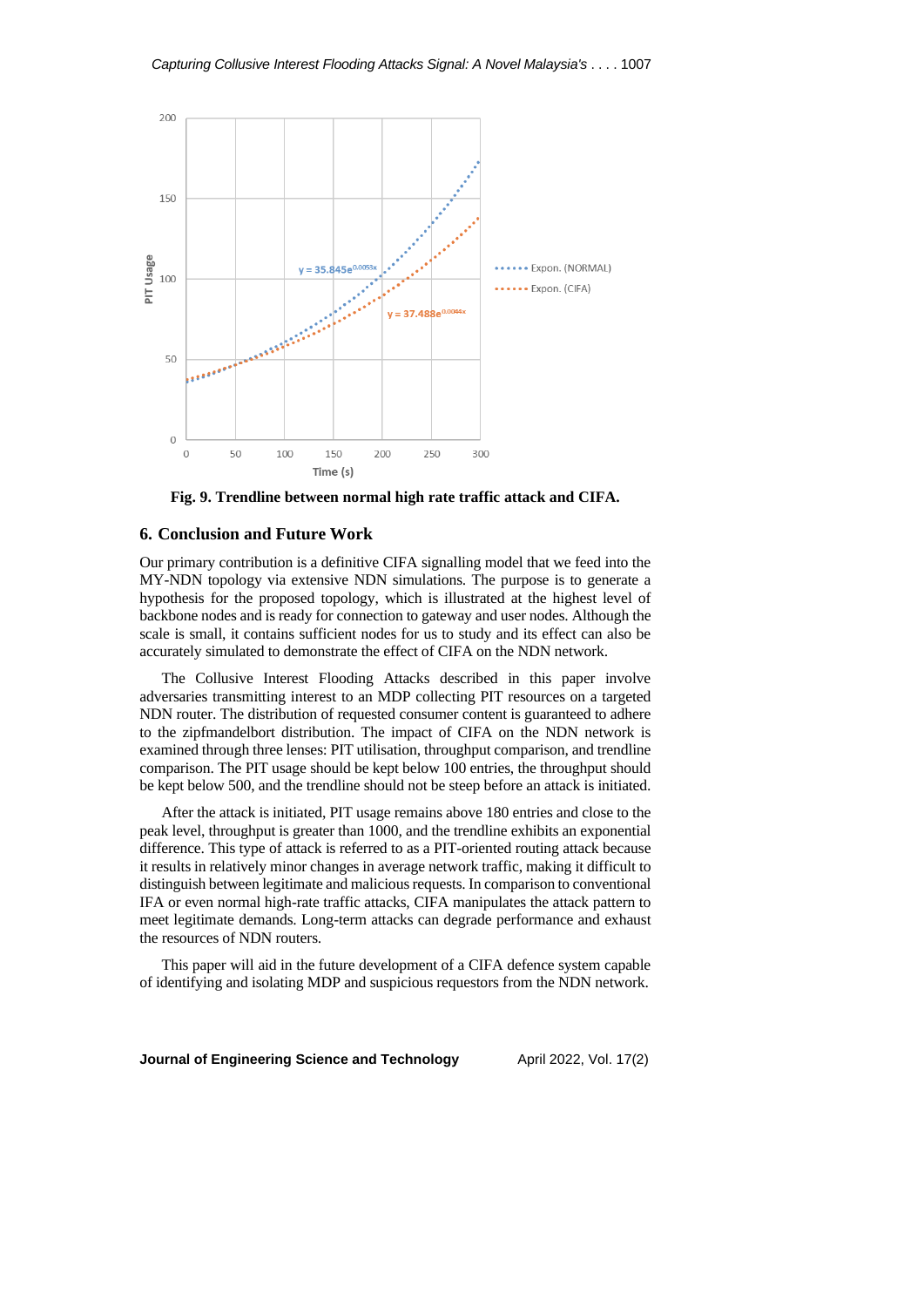# **Acknowledgement**

This work was funded by Acculturation Grant Scheme (SGA), Universiti Malaysia Sabah (Grant No: SGA0087-2019). The authors would like to thank Faculty of Computing and Informatics, Universiti Malaysia Sabah.

# **References**

- 1. Boyes, H.; Hallaq, B.; Cunningham , J.; and Watson ,T. (2014). The industrial internet of things (IIoT): An analysis framework. *Computers in Industry*, 101, 1-12.
- 2. Amadeo, M.; Campolo, C.; Iera, A.; and Molinaro, A. (2014). Named data networking for IoT: An architectural perspective. 2014 *European Conference on Networks and Communications* (*EuCNC*), Bologna, Ital, 1-5.
- 3. Cisco. (2016). *Cisco global cloud index: Forecast and methodology*. Cisco White Paper, 2015-2020.
- 4. Ting, L.R; Leau, Y.-B; Park, Y.J; and Obit, J.H. (2018). Enhancing the performance of elliptic curve digital signature algorithm (ECDSA) in named data networking (NDN). 2018 8th *IEEE International Conference on Control System*, *Computing and Engineering* (*ICCSCE*), Penang, Malaysia, 65-69.
- 5. Yi, C.; Afanasyev, A.; Moiseenko, I.; Wang, L.; Zhang, B; and Zhang, L. (2013). A case for stateful forwarding plane. *Computer Communications*, 36(7), 779-791.
- 6. Lee, R.T; Leau, Y.B; Park, Y.J; and Obit, J.H; (2020). *A perspective towards NCIFA and CIFA in named-data networking architecture*. Springer Lecture Notes in Electrical Engineering, 481-490.
- 7. Alex, A.; Jeff, B.; Tamer, R.; Lan, W.; Beichuan, Z.; and Lixia, Z. (2018). A brief introduction to named data networking. *IEEE Military Communications Conference* (*MILCOM*), Los Angeles, United States, 1-6.
- 8. Afanasyev, A.; Moiseenko, I.; and Zhang, L. (2012). ndnSIM: NDN simulator for NS-3 (Technical Report NDN-0005). Retrieved January 1, 2021, from https://named-data.net/publications/techreports/trndnsim/.
- 9. Ahlgren, B.; Damnewitz, C.; Imbrenda, C.; Kutscher, D.; and Ohlman, B. (2012). A survey of information-centric networking. *Communications Magazine*, 50(7), 26-36.
- 10. Compagno, A.; Conti, M.; Gasti, P.; and Tsudik, G. (2013). Poseidon: Mitigating interest flooding DDos attacks in named data networking. 38th *Annual IEEE Conference on Local Computer Networks* (*LCN*), Sydney, NSW, Australia, 630-638.
- 11. Dai, H.; Wang, Y.; Fan, J.; and Liu, B. (2013). Mitigate DDoS attacks in NDN by interest traceback. 2013 *IEEE Conference on Computer Communications Workshops* (*INFOCOM*) *Workshops*, Turin, Italy, 381-386.
- 12. Ghali, C.; Tsudik, G.; Uzun, E.; and Wood, C.A. (2015). Living in a PIT-less world: A case against stateful forwarding in content-centric networking. *Computer Science - Networking and Internet Architecture*, Cornell University, New York.
- 13. Hani, S.; Julian, W.; and Thorsten, S. (2015). Coordination supports security: A new defence mechanism against interest flooding in NDN. *Proceedings of*